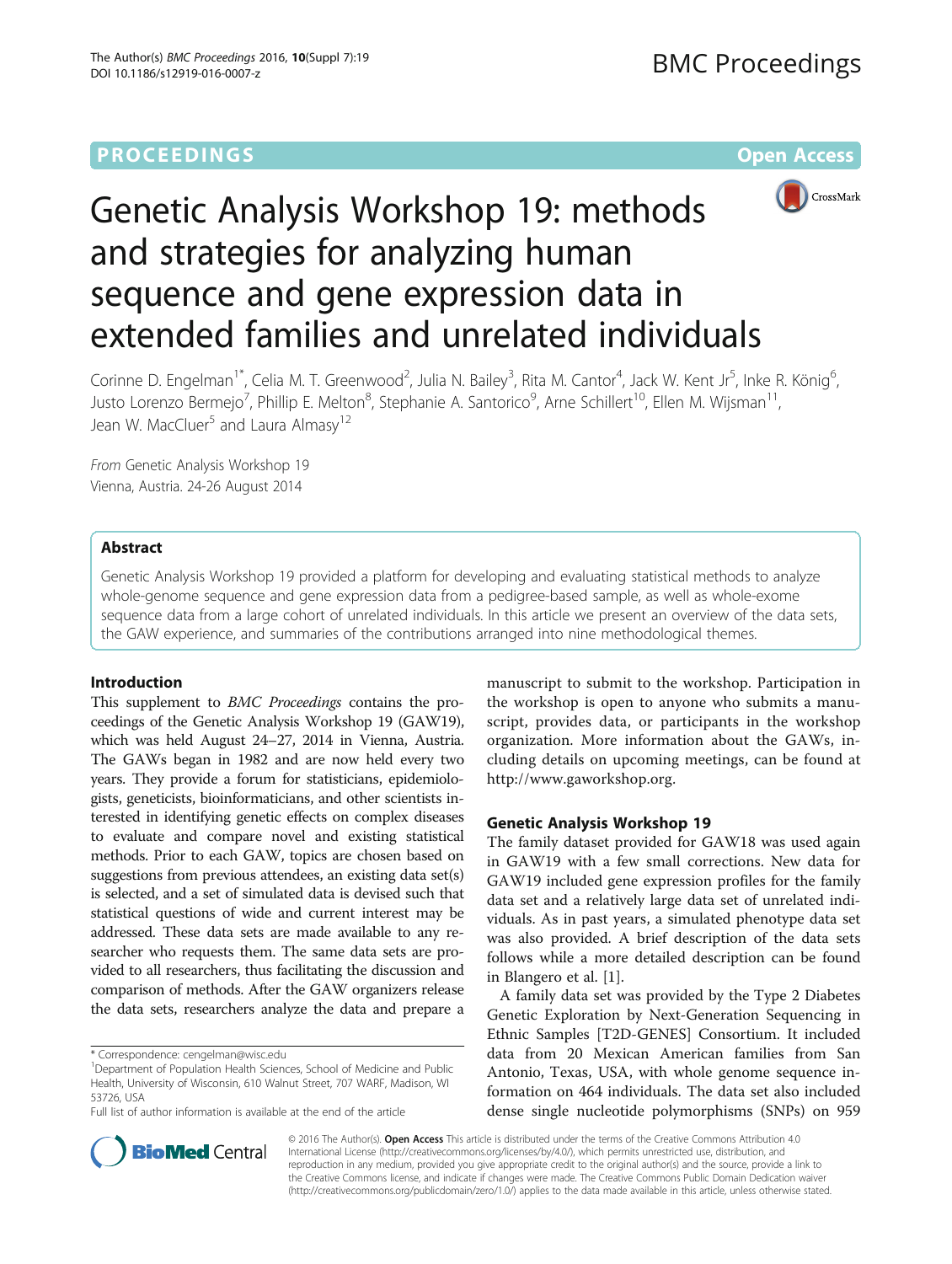individuals, including the 464 sequenced subjects whose genotypes served as the input for the imputation procedure. Genotype data were provided for odd numbered autosomes only, and contained sequence data, data from a genome-wide Illumina chip containing almost 500 K SNPs, and variant dosages from the Merlin-based imputation procedure. Gene expression was measured in a subset of 647 individuals using peripheral blood mononuclear cells (PBMCs) collected at the first examination and an Illumina chip. The phenotype data were longitudinal measurements of systolic and diastolic blood pressure, sex, age, year of examination, use of antihypertensive medication and tobacco smoking.

A data set of unrelated individuals was also provided by the T2D-GENES Consortium. It included 1943 Hispanic individuals (1021 T2D cases and 922 controls) with whole-exome sequence data. For this data set, only samples and variants passing extensive quality control were provided. As with the family data set, only genotype data for odd numbered autosomes were provided. The phenotypic data included the same basic traits as the family data set, but were available only at a single time point.

A simulated data set of 200 phenotype replicates was provided for both the family and the unrelated data sets. It was based closely on the real data, with the family structure (for the family data set), sex, and age taken directly from the real data. Blood pressure, medication use, and tobacco smoking were generated anew for each replicate, using the distributional structure found in the real data. The simulated values of systolic and diastolic blood pressure were influenced by over 1000 variants in over 200 genes. In addition, a normally-distributed trait, Q1, was simulated that was not influenced by any genetic variants, but was correlated between family members (in the family data set). The simulation model is described in detail in Blangero et al. [[1](#page-3-0)].

The availability of the GAW19 data was announced by email in Spring of 2014 to roughly 3500 individuals on the GAW mailing list. A total of 121 groups requested GAW19 data and 87 manuscripts were submitted to GAW organizers prior to the workshop. Submitting authors were asked to select a topic that their research was most aligned with to facilitate discussion before and during the workshop. This resulted in 9 discussion/ presentation groups: gene expression (Group 1), machine learning and data mining (Group 2), variant collapsing approaches (Group 3), family-based approaches (Group 4), filtering variants and placing informative priors (Group 5), methods for joint analysis of multiple phenotypes (Group 6), longitudinal analyses (Group 7), pathway-based analyses (Group 8), population-based association (Group 9). The GAW19 participants included 115 individuals from 16 countries: Australia, Belgium,

Canada, China, Egypt, Germany, Hong Kong, Japan, the Netherlands, Poland, South Korea, Spain, Taiwan, Turkey, the United Kingdom, and the United States of American.

At GAW19, all groups were led by a person with previous GAW experience. This person encouraged and organized the discussion and presentations prior to, during and after the workshop. Discussions largely started before the workshop and continued at the workshop within group meetings. Each discussion group, directed by the group leader, was also in charge of preparing a presentation of the issues discussed in the group and the conclusions drawn. These presentations were made to all GAW attendees in plenary sessions. There were also two poster sessions where individual contributions could be presented.

After the workshop, participants were given just over two months to revise and resubmit their manuscript for external peer review by experts in the field. The group leader typically served as associate editor for the group. To avoid possible conflicts of interest, articles to which the group editor contributed were reassigned to other groups for the peer-review process. Of the 79 manuscripts submitted after the workshop, 57 were accepted for publication in this issue of BMC Proceedings. The papers are organized according to the group they were in, preceded by the data description by Blangero et al. [\[1](#page-3-0)].

The nine GAW19 group leaders each summarized the contributions to their group and reviewed the relevant literature in short manuscripts published in a supplement to BMC Genetics. These 9 summary papers, with their short reviews of the state of each field, will provide a useful entry point to researchers working with genomic data. A summary of these papers follows.

The summary paper on family-based approaches led by Wijsman [[2\]](#page-3-0) provides a brief history of family-based genetic studies and describes how and why such studies are enjoying resurgence, partially due to the enrichment of rare causal genetic variants in such samples. The specific topics addressed in the contributions varied widely, from initial study design questions, through quality control to many aspects of data analysis, and found numerous benefits associated with studies of carefully selected related individuals.

Two groups discussed issues around leveraging external information. In the group led by Bailey [[3\]](#page-3-0), they provide an overview of concepts and commonly used approaches for annotating variants in the genome, as well as a survey of several principles that are used for filtering or restricting analysis to only a subset of the variants. The participants found, in general, that appropriate choices of filters or priors increases power, not only due to increasing the sizes of true signals, but also due to reducing the number of tests performed or the proportion of null tests. The topic of pathway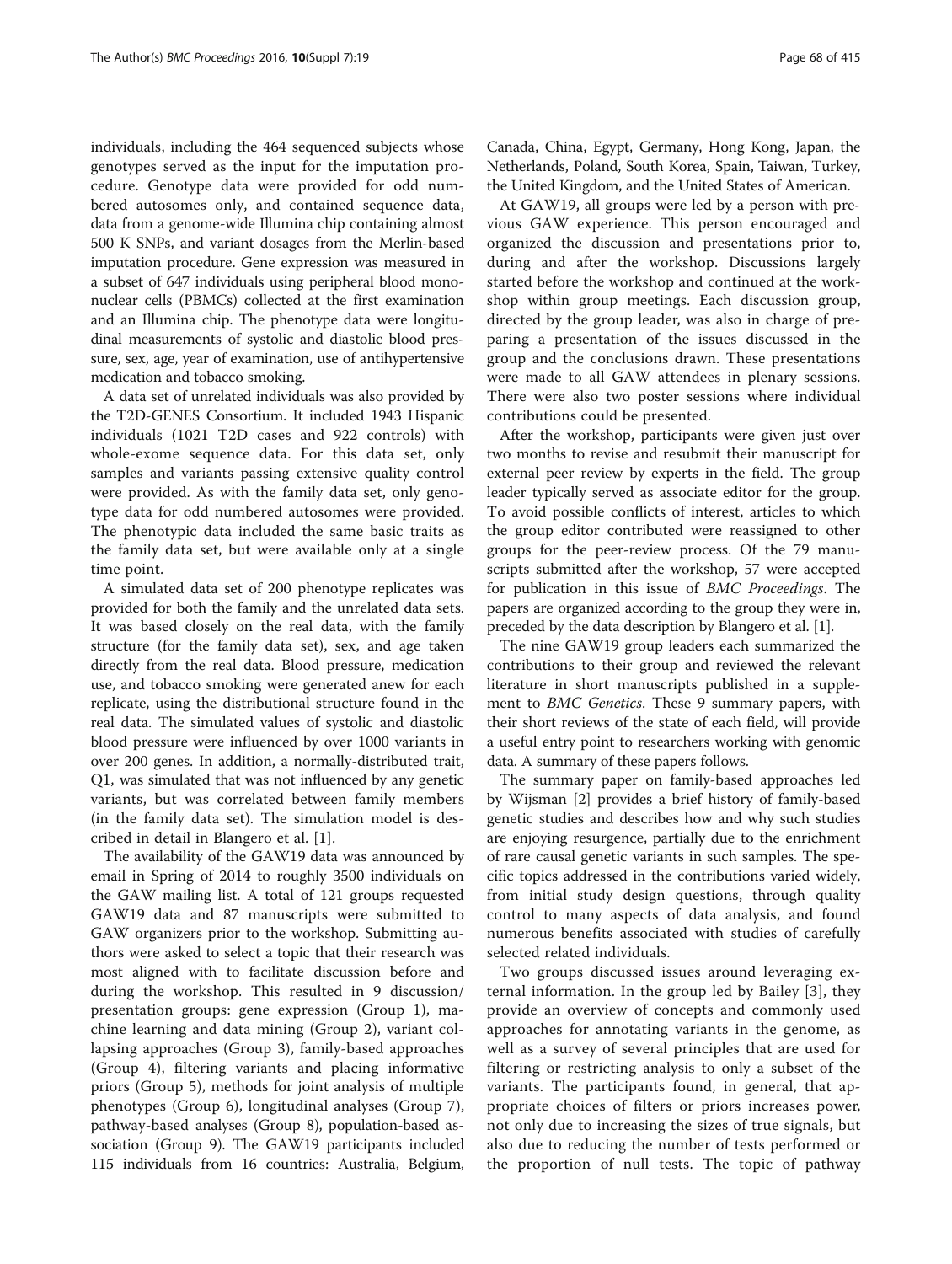analysis was addressed in the group led by Kent [[4](#page-3-0)]. Some participants in this group developed new approaches to pathway analysis, and many used the simulated data to assess performance. Many in the group experienced challenges in coping with the dimensionality of the data and, due to the imperfections of the required databases usually required for pathway analysis, the generalizability of identified pathways was a concern.

Tests of association between genetic data and phenotypes were discussed in several of the working groups. The summary paper from the population-based association group led by Bermejo [[5\]](#page-3-0) presents various new methods for testing association, as well as numerous strategies for coping with the large number of sequenceidentified rare variants and how to decide on validation strategies. Particular attention was drawn to problems of estimation and convergence with sparse data, particularly when additional covariates are being explored. A useful table is provided that contains references for most key software and methods used by the group. In the summary paper from the rare variant tests group led by Santorico [[6\]](#page-3-0), an extensive review of methods is provided followed by carefully placing the 6 contributions into the resulting analytic framework. The discussion highlights the need for future extensions and generalizations of the concept of collapsing tests. Melton led a group that addressed tests of association with longitudinal phenotypes [\[7](#page-3-0)]. This paper describes recent publications on longitudinal data, the computational challenges, and benefits in power and understanding resulting from appropriate longitudinal analyses. Contributors to a group led by Schillert, developed and compared methods for analysis of multivariate phenotypes [\[8](#page-3-0)]. They frame the heterogeneous terminology and goals that are in use for analysis and interpretation of multivariate phenotypes. Although the approaches used by participants were diverse, all showed potential, both in terms of power and computational feasibility.

Cantor led the group studying methods for analysis of gene expression data [[9\]](#page-3-0). The paper provides a quick yet broad overview of the ways in which gene expression data have typically been analyzed since high-throughput arrays became accessible, as well as important design and analysis issues. One of the key issues addressed by most group members was how to utilize gene expression measures taken from related individuals. Finally, a group on machine learning and data mining led by König [[10](#page-3-0)] also addressed questions around data integration. Their paper is organized around key messages such as the benefits of integrating data of different types and the computational limitations. For each of the messages, a brief introduction presents some key references prior to introducing the work of the group.

Overall GAW19 generated many interesting discussions and some conclusions concerning the analysis of human sequence and gene expression data. These discussions also highlighted areas in which further methodological development is needed.

#### Acknowledgements

Numerous individuals contribute to GAW by helping select Workshop topics, providing data sets, conducting simulations, distributing data to the participants, leading discussion groups, overseeing the writing of group summaries, reviewing manuscripts, and preparing everything that needs to be done for the event management of the workshop and for the publishing process afterwards.

We are grateful to the T2D-GENES consortium for allowing GAW19 participants to use the whole-exome and -genome sequence, gene expression, and blood pressure data sets around which this Workshop was based. The T2D-GENES Consortium is supported by NIH grants U01 DK085524, U01 DK085584, U01 DK085501, U01 DK085526, and U01 DK085545. The other genetic and phenotypic data for GAW19 were provided by the San Antonio Family Heart Study and San Antonio Family Diabetes/Gallbladder Study, which are supported by NIH grants R01 HL0113323, P01 HL045222, R01 DK047482, and R01 DK053889. Additional Starr County genotype and phenotype data were supported by NIH grants R01 DK073541 and R01 HL102830. The VAGES study was supported by a Veterans Administration Epidemiologic grant. The FIND-SA study was supported by NIH grant U01 DK57295. The GAW is supported by NIH grant R01 GM031575.

The GAW19 discussion groups were led by Julia Bailey, Justo Lorenzo Bermejo, Rita M. Cantor, Jack W. Kent Jr., Inke R. König, Phillip Melton, Stephanie Santorico, Arne Schillert, and Ellen M. Wijsman. We are grateful to them for their work before, during, and after GAW19 in initiating, organizing and overseeing pre-workshop communication, group discussions, group presentations, and summary paper writing.

A total of 64 individuals assisted in peer review of the papers in this volume: Chris Amos, Marie-Claude Babron, Joan Bailey-Wilson, Elizabeth M. Blue, Jenny Barrett, Sharon Browning, Shelley Bull, Gemma Cadby, Jenny Chang-Claude, Jac C. Charlesworth, Heather Cordell, Robert Culverhouse, L. Adrienne Cupples, Kiranmoy Das, Mariza deAndrade, Vincent P. Diego, Josée Dupuis, Michael P. Epstein, David Fardo, Christine Fischer, Nora Francheschini, France Gagnon, Lynn Goldin, Derek Gordon, Harald Göring, Audrey Hendricks, Jeanine Houwing-Duistermaat, Yijuan Hu, Iuliana Ionita-Laza, Yuan Jiang, Jack W. Kent Jr., Mark K. Kos, Jinghua Liu, Sharon Lutz, James Malley, Dörthe Malzahn, Maria Martinez, Braxton Mitchell, Ben Neale, Kari North, Michael Nothnagel, Andrew Paterson, Elizabeth Pugh, Steve Rich, Marylyn Ritchie, Mohammed H. Saad, Nancy Saccone, Glen A. Satten, Daniel Schaid, André Scherag, Mary Sehl, Kim Siegmund, Henner Simianer, Claire L. Simpson, Janet Sinsheimer, Eric Sobel, Hans Stassen, Yun Ju Sung, Silke Szymczak, Elizabeth A Thompson, Timothy Thornton, Nathan Tintle, Mengyuan Xu, and Peng Zhang.

A total of 19 individuals assisted in the peer review process for summary papers: Shelley Bull, Karim Oualkacha, Angelo Canty, Li Hsu, Jennifer Listgarten, Chantal Mérette, Laurent Briollais, Catherine Stein, Pingzhao Hu, Rafal Kustra, Aurélie Labbe, Joseph Beyene, Omar de la Cruz, Andrew Paterson, Duncan Thomas, John Witte, Jinko Graham, Lei Sun, and Andrew Morris. We are grateful to each of them for their constructive comments, criticisms, and feedback.

Beginning with GAW7 in 1991, Vanessa Olmo has been responsible for major aspects of Workshop organization. We are grateful to her for the many things she does that keep GAW running smoothly, which includes interacting with participants, organizers, editors, and publishers; coordinating data requests and data distribution; facilitating selection of Workshop sites and making local arrangements; maintaining the GAW web site and mailing list; and preparing many aspects of the GAW proceedings. Vanessa Olmo assisted with distribution of data, communication with participants and preparation of the pre-workshop volume. Ravindranath Duggirala, Tanya Teslovich, Xueling Sim, Sharon Fowler, Thomas Dyer, John Blangero, Juan Peralta, Marcio Almeida, and Jack Kent, worked on data simulation and preparation. Sophie Colunga assisted with the publication process, reviews and communications, while Malinda Mann typeset the articles for these proceedings.